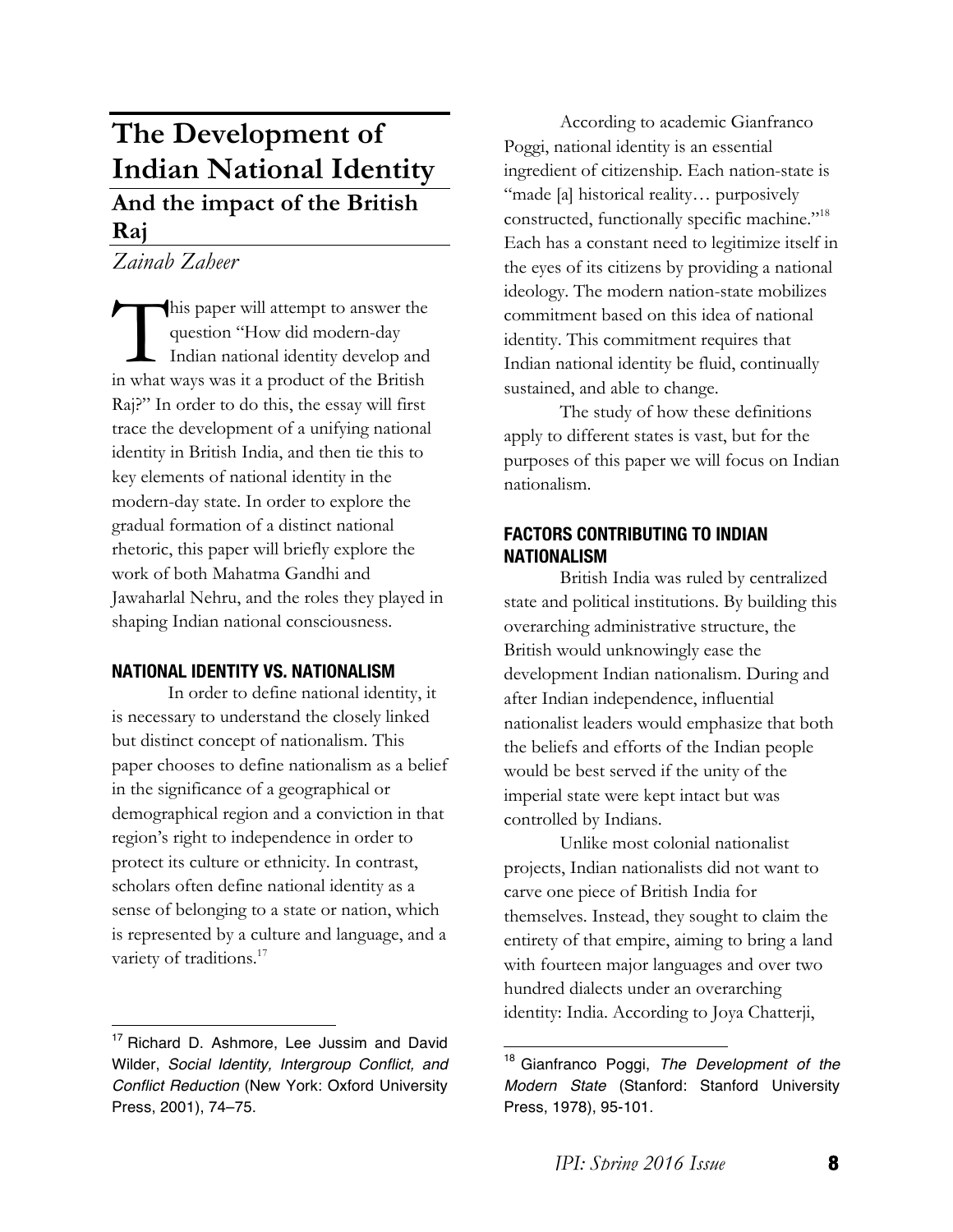"[t]he British in India were not in the business of promoting nationhood amongst their subjects: indeed, when challenged by critics claiming to speak for an Indian nation, their response was to declare that India was nothing more than a "geographical expression".<sup>19</sup> This geographical expression did not consist of a community that identified itself as a nation or as a strong state that sought to create a sense of nationalism. Unlike other nationalist projects in the nineteenth century (such as the Egyptians against the Ottoman Empire or the Slavs against the Habsburg Empire) India did not face internal revolutions or external wars, both of which had proven to inspire modern nationalist movements in the past.

After the War of Independence in 1857, the East India Company's rule was replaced by the British monarchy and new structures of government were established, including governors, presidencies and provinces. A system of civil servants and subordinates was created with the express goal of involving the "natives" in government, in order to create a sense of ownership among the population without truly devolving power to them. "This new apparatus of rule sought to recruit Indians in vast numbers into the service of a government capable of intervening more effectively than before in Indian life in areas that the East India Company—its reformist policies notwithstanding—had in practice left well alone."20 To bring stability and prevent any threat of revolt, several measures were taken: more white troops were stationed in India,

 

More white men were brought to India to "develop" the Indian economy and local bodies were created to collect taxes. Local populations took the opportunity to call for self-government and to try to influence policy locally and at imperial centers of power, such as Calcutta and London. This process continued to escalate over the next several years, resulting in a situation where:

> [T]he very structures of the British Empire unwittingly generated the motor force that drove Indians operating in these different arenas of politics to forge new linkages and alliances. These alliances were the crucial adhesive that came to bind the local, the provincial, and the all-India arenas into a single, interconnected field of politics, matching the interconnected structures of government with which it aimed to engage.<sup>21</sup>

## **THE INDIAN NATION AS AN IDEA**

 

As the state developed in the nineteenth century so did civil society, public

<sup>19</sup> Joya Chatterji, "Nationalisms in India, 1857- 1947," in *The Oxford Handbook of the History of Nationalism*, ed. John Breuilly (Oxford: Oxford University Press, 2013), 243. <sup>20</sup> *Ibid*., 245.

communications networks such as railways, roads, and a telegraph network were expanded in order to rapidly send troops across the subcontinent in case of rebellion, and irrigation projects were carried out throughout the Punjab (a geographical region in one of the northernmost parts of the Indian subcontinent). This transformation came at a huge cost. White troops were paid higher wages and taxes were raised and collected more efficiently in order to pay for widespread development.

<sup>21</sup> *Ivi.*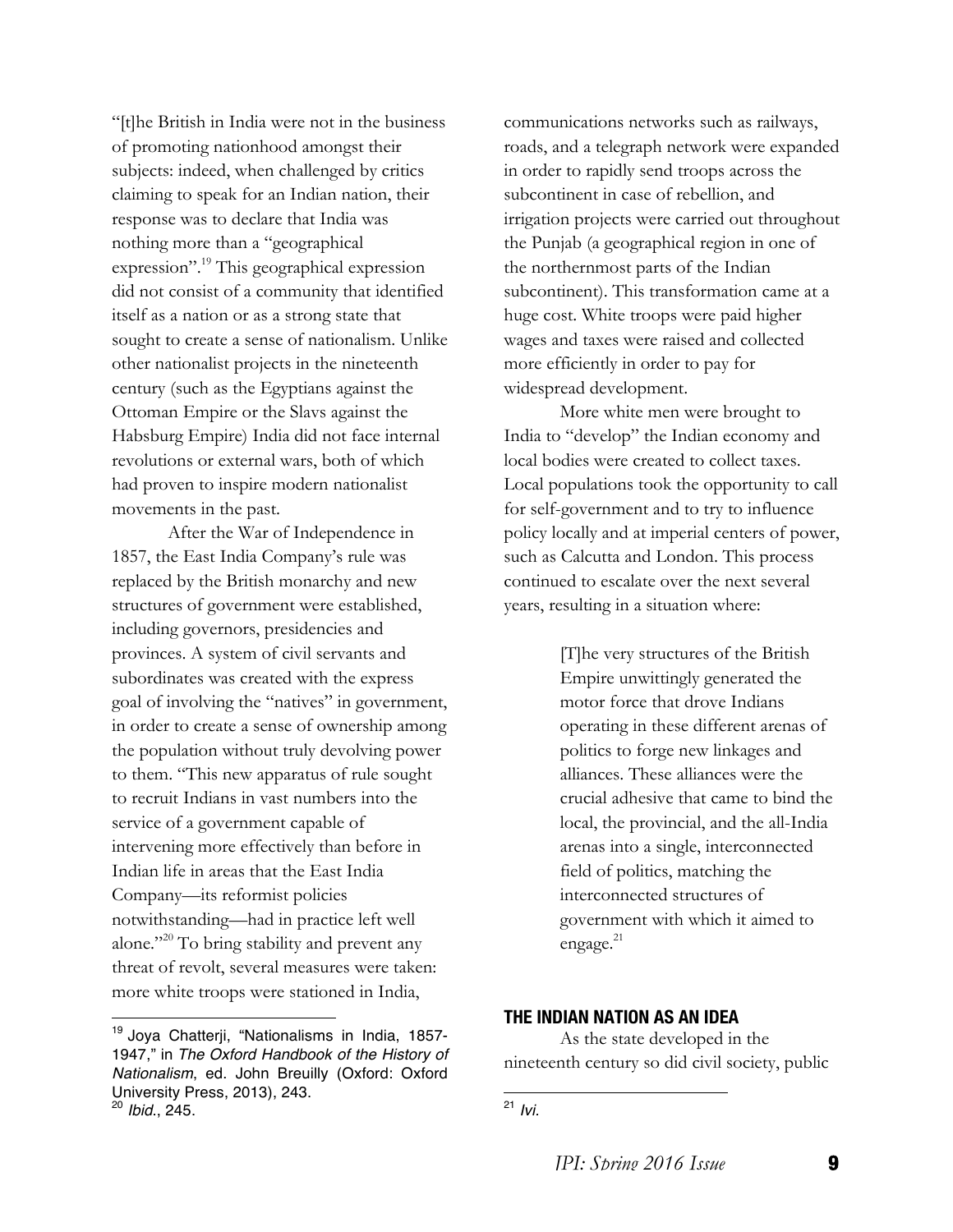awareness, and involvement. Religious, legal, and bureaucratic literati (those whose families had served British rulers for generations, including Mughals and regional nawabs) had learned English and understood European history. They began to question the disparaging "white man's narrative" that explained how and why earlier rulers on the subcontinent had so easily been defeated. Convinced that it must be because Indians had lost their culture, some like Raja Ram Mohun Roy and Sayyid Ahmed Khan, called for modernization and reform by lobbying the British government to support educational initiatives (like Khan's university at Aligrah) and to outlaw "backward" practices such as *satti* (the burning of widows).<sup>22</sup> Some scholars argue that these movements were early examples of India's emerging constitutional liberalism because such reformers insisted that it was the government's responsibility to provide for the common good. Later, the paper will argue that Indian nationalists only sought to gather power for the greater good of those who fit their definition of "Indian."

Towards the close of the nineteenth century, the idea of a nationalism began to come to the forefront on the Indian subcontinent. In 1893, Dadabhai Naoroji, one of the founding fathers of the Indian National Congress, said, "I am an Indian and owe duty to my work and all my countrymen. Whether I am a Hindu or a Mahommedan, a Parsi, a Christian, or of any other creed, I am above all an Indian. Our country is India and our nationality is Indian."23 This was became the INC's central tenet, to influence policy issues

 

that concerned Indians, regardless of region or religion. By this time, all-Indian nationalism had spread beyond elitist circles, spurred by the increasing intervention of British administration and an increase in English education. This further catalyzed the creation of a "secular-intelligentsia" that pushed for nationalism.24

As more natives gained an English education and became involved in local and provincial government structures, they became increasingly aware of the enforced difference between themselves and the "whites." The blatant racial discrimination they faced turned many "would-be collaborators" against their colonial masters.<sup>25</sup> Their resentment needed an outlet; the number of printing presses owned by Indians increased dramatically. The content they produced challenged the government and included the Indian public in the conversation on the Indian nation. The desire for protection and justice from the state inspired a generation of lawyers and journalists. Slowly, the term "native" came to define one's "Indian-ness". The varied peoples ruled by the Raj came together under a unifying, territorially-defined sense of identity.

# **THE ROLE OF THE INDIAN NATIONAL CONGRESS & GANDHI**

 

The Indian National Congress was a group of lawyers and journalists, educated elites with Western education, who sought greater native representation, freedom of

<sup>&</sup>lt;sup>22</sup> Christopher A. Bayly, "Rammohun Roy and the Advent of Constitutional Liberalism in India, 1800–1830," *Modern Intellectual History* 4, 1, 2007, doi: 10.1017/S1479244306001028. <sup>23</sup> Chatterji, "Nationalisms in India," 249.

<sup>24</sup> Anthony D. Smith, *Theories of Nationalism* (London: Gerald Duckworth, 1983), xxii–xxiii.<br><sup>25</sup> Rajat Kanta Ray, *Social Conflict and Political Unrest in Bengal, 1875–1927* (Oxford: Oxford University Press, 1984);

Sumit Sarkar, *Modern India 1885–1947* (New York: Macmillan, 2000), 22–24.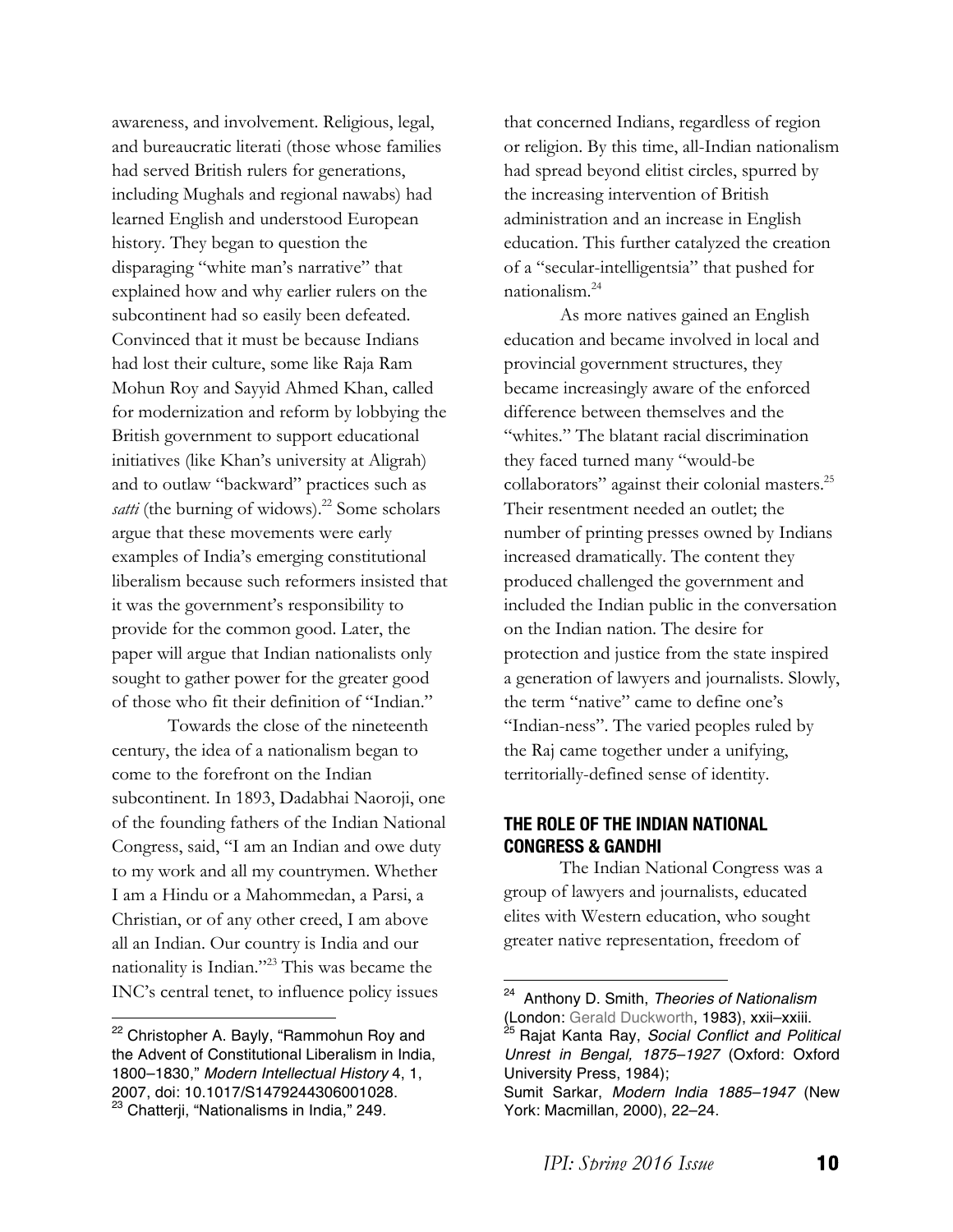press, equal treatment, and economic opportunity. The Congress contributed significantly to all-India nationalism by providing a forum for conversation and organized all-India nationalism by fashioning "a secular critique of British rule."26 Their strategy was to appeal to the British government as imperial subjects and emphasize how the very liberal values the British sought to encourage were being damaged on the subcontinent.

India paid a heavy price after World War I. Heavily-taxed merchants, peasants overwhelmed by price fluctuations and a lack of resources, and demoralized soldiers began to view the INC as a medium to express their discontent. In 1920, the British government in India responded with the concept of diarchy. They seduced moderate Indian politicians with the promise of influence in provincial councils in order to undermine the still fragile "all-India" political unity.

In the years following WWI, Mahatma Gandhi arrived in India as a critic of the state's ability to improve social conditions and as a social and religious reformer, rather than a political figure. Unlike Khan, Roy, and other intellectuals of the time, Gandhi believed that the British were successful in conquering India because Indians cooperated with British forces. Ghandi said that Indians had enabled the British by being seduced by materialism and western ideas of modernity.

> …we must refuse to submit to this official violence. Appeal to Parliament by all means if necessary, but if the parliament fails us and we are worthy to call ourselves a nation, we must

 

refuse to uphold the Government by withdrawing cooperation from it. $^{27}$ Gandhi encouraged the all-India Congress to demand full independence, or *swaraj*, and called for Indians to boycott promotions to the provincial councils promised under diarchy (the Act of 1920). He launched a non-cooperation movement, *satyagraha*, and claimed to speak for the ordinary people of India. It was this that won the INC a "more broad-based and disparate following" than ever before. $^{28}$  A masterful politician, Gandhi had recruited supporters powerful enough to mobilize the masses for local campaigns. These included "rich peasants in Gujarat, prohibitionists in Karnataka, and Khilafatists in Bengal and North India."<sup>29</sup>

Ghandi spoke in a way that the common man could use and understand. Both symbolically and semantically, he sought to connect with the everyday Indian. He drew attention to the weavers, artisans, and craftsmen losing their livelihood under British rule by deciding to stop wearing clothes woven on British looms and to instead wear cloth he had made himself on a spinning wheel. "By his symbolic adoption of the spinning wheel and *khadi* (hand-woven cloth), Gandhi advertised to every Indian that British rule was amoral and illegitimate."30 In his book *Imperial Power & Popular Politics*, Chandavarkar argues that Gandhi inspired the masses because of his skill in turning "the

<sup>&</sup>lt;sup>26</sup> Chatterji, "Nationalisms in India," 252.

<sup>27</sup> Judith Brown, *Gandhi's Rise to Power: Indian Politics 1915-1922* (Cambridge: Cambridge South Asian Studies, 1974), 245.<br><sup>28</sup> Chatterji, "Nationalisms in India," 255.<br><sup>29</sup> Ivi.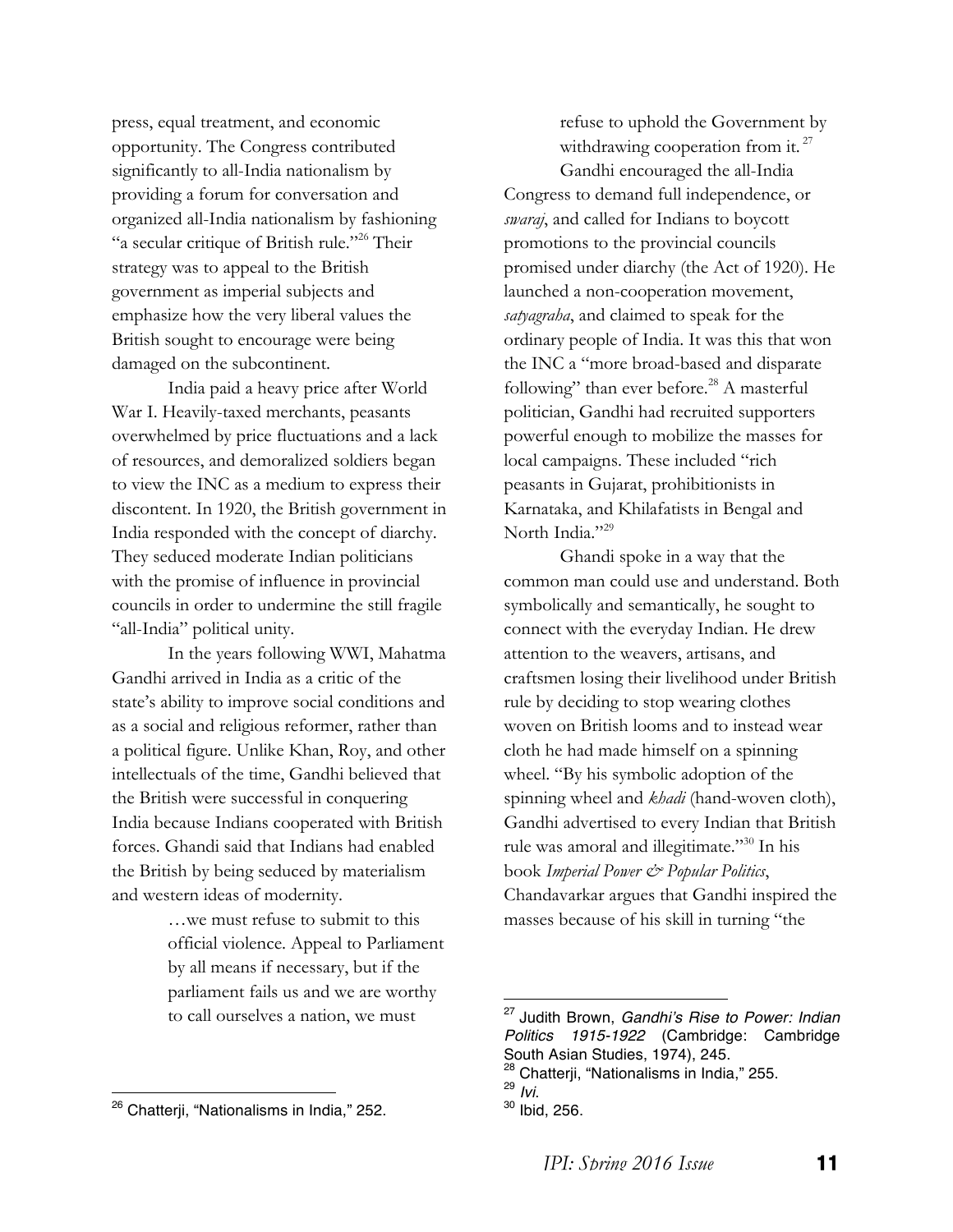blandest metaphor and the most platitudinous axiom in a distinctly subversive direction…"<sup>31</sup>

Gandhi's success was not without setbacks. Some INC members were alarmed by his mass movements. Satyagraha led to violence that eventually caused Gandhi to call off the movement because he was unable to control outbursts across the country. Many leaders abandoned non-cooperation and sought to join the provincial councils created by the British with the idea of working within the system to conquer it. Gandhi was able to push the INC through this period of instability by advocating for a new constitution for the party that would create a Working Committee, fifteen leaders who would exercise strong, centralized control over a loosely organized and divided party. Over time, it became clear that Gandhi's ability to mass-mobilize supported the Congress's ability to negotiate with the British over constitutional reforms. The looming threat of widespread revolt pressured the British to cooperate with the INC's demands. The INC came to be seen as an effective vehicle that influenced the people and that represented the people.

## **SEPARATIST SENTIMENTS TAKE HOLD**

The INC's popular hold was not unchallenged. In the 1930s, its unifying message of all-India began to fragment with the Simon Commission, the Nehru Report, and Muslim spokesperson M. A. Jinnah's 14 Points. Opponents claimed that minority rights were being threatened and the INC was unable to address these fears satisfactorily. At the outbreak of World War II, Congress

 

demanded an immediate share of central power and Jinnah, the self-appointed leader of Muslims in the subcontinent, passed the Lahore Resolution of 1940 calling for a separate state for Muslims. <sup>32</sup> The pursuit of a national Indian identity was complicated and INC control was threatened. INC leaders such as Jawaharlal Nehru denounced the Resolution and considered it insignificant, a mistake that fueled the fire for the movement for a separate Muslim nation.

During World War II, Britain's economy suffered and the new Labour party began to look for a quick exit solution. The Raj was soon no longer sustainable for Great Britain. With political unrest and mass violence looming, as well as famine and a declining economy, India had turned into a liability. Negotiating with the INC and Jinnah's Muslim League proved difficult as both parties had reservations against the other, however. The INC was uncompromising towards Muslim demands. In the end, British India was divided into two unequal parts designed to "cut out the troublesome Muslim-majority districts in the west and east..." $33$  Out of this negotiation, Pakistan was born. As Joya Chatterji says,

> [W]e have the final paradox of all-India nationalism encapsulated by the Congress: its determination to inherit the mighty imperial state constructed by the British in India led to the division of that empire. That partition was the outcome of a curious and covert political entente between the weak and unprincipled Viceroy of a

<sup>31</sup> Raj Chandavarkar, *Imperial Power and Popular Politics* (Cambridge: Cambridge University Press, 1998).

<sup>&</sup>lt;sup>32</sup> "Lahore Resolution (1940)," History Pak, accessed May 06, 2016, http://historypak.com/lahore-resolution-1940/.

<sup>&</sup>lt;sup>33</sup> Chatterji, "Nationalisms in India," 259.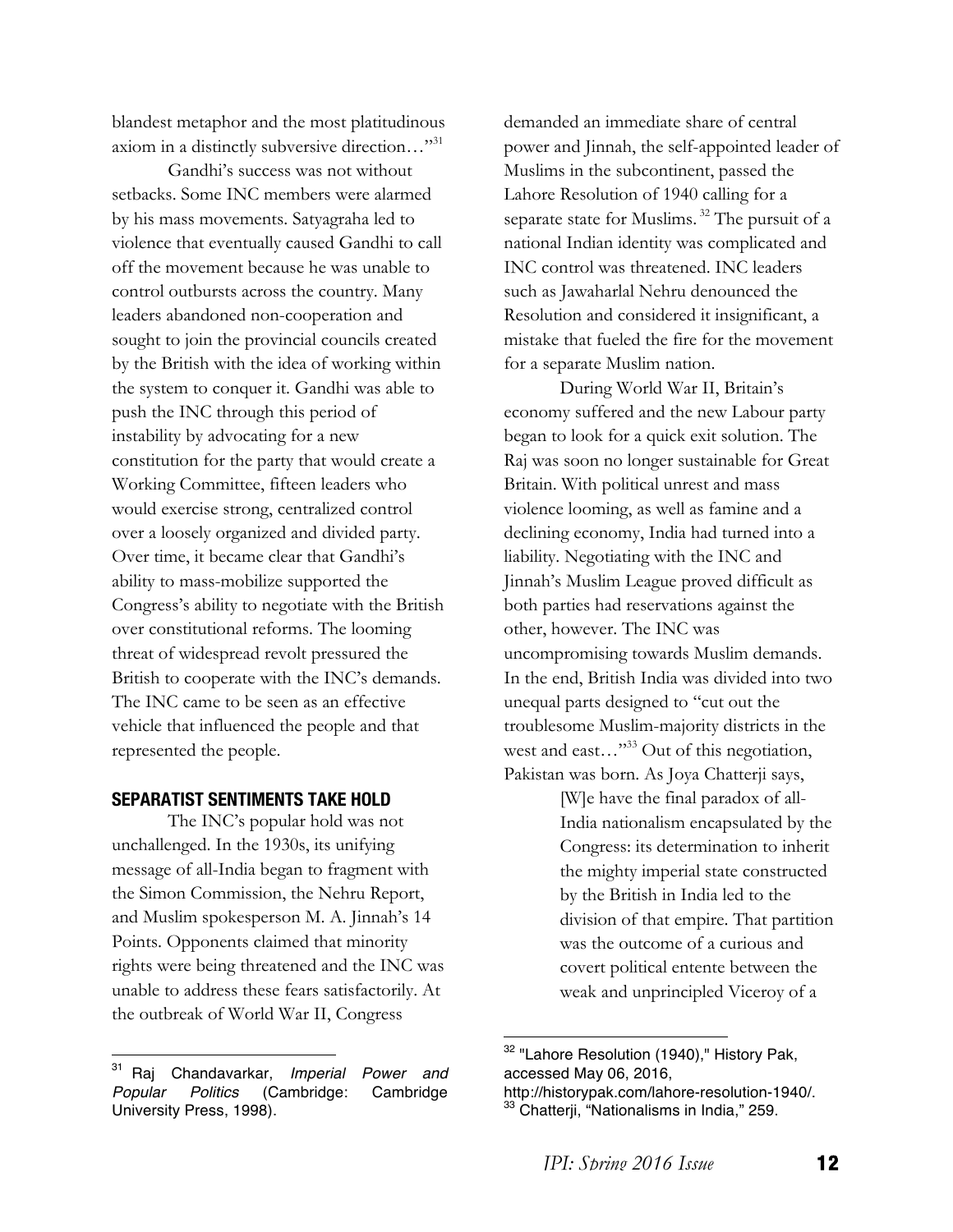declining imperial power, 'civic' nationalists in a hurry to achieve independence with a strong centre, Hindu cultural nationalists in Bengal determined to protect its unique 'genius', and leaders of the Hindu right keen to purge Mother India of Muslim traitors.<sup>34</sup>

### **UNITING INDIA: NEHRU'S GOVERNMENT**

Different social, ethnic, and cultural groups in the newly-formed, independent Indian state interpreted nationalism differently. The inclusive idea upon which all-India nationalism had so far been based was fractured. Since 1947, successive governments "worked to bring about 'the emotional integration of India', precisely because 'India' never was wholly united behind its nationalism, and because 'the nation' was imagined by its people in many contradictory ways."35

The Constituent Assembly was divided ideologically between Ghandi and Nehru's multicultural brand of national identity and a desire for a Hindu India. After Gandhi's assassination by a Hindu nationalist less than two years after the Constitution was written, Nehru became the voice of a secular national identity. He aimed to create a pluralistic society and believed India's strength lay in its multiculturalism.<sup>36</sup> Hindu nationalists aimed for Hindu domination and viewed Muslims as threats to national stability. As a result of Nehru's influence during the Constituent Assembly debates, secularism became the official doctrine of the Republic

of India. All religious communities were recognized equally and religious schools were eligible for state funding. $37$ 

Minorities received concessions, and Nehru sought to accommodate Muslims who had chosen to stay in India.<sup>38</sup> While a uniform civil code was proposed, Muslims were allowed to use Shariah law within their communities and freedom of religion was recognized as a fundamental right. $39$  One of the building blocks of Nehru's pluralistic vision for India was multilingualism. Hindu nationalists wanted the state language to be Hindi, but Nehru pushed for the Constitution in English as well. $40$  In 1963, English became an associate official language.

This commitment to plurality was made evident by the constitutional recognition of fifteen official languages and the reorganization of certain states based on linguistic boundaries.<sup>41</sup> Maharashtra and Gujrat, for example, were created due to public demand in 1960. Over the first few decades of India's independence, the government showed great flexibility in accommodating regional and linguistic nationalisms by recognizing Punjabis, Nagas, and Mizos. To promote religious impartiality

<sup>&</sup>lt;sup>34</sup> *Ivi*.<br><sup>35</sup> Ibid, 260.

<sup>36</sup> Jawaharlal Nehru, *The Discovery of India* (London: Penguin, 1946 and 1989), 50.

<sup>37</sup> *The Constitution of India,* Article 25, accessed May 05, 2016, http://lawmin.nic.in/olwing/coi/coienglish/coi-indexenglish.htm.

<sup>38</sup> Sarvepalli Gopal, *Jawaharlal Nehru* (London: Oxford India Paperbacks, 1984), 3 and 172. <sup>39</sup> *The Constitution of India,* Article 25

<sup>40</sup> Christophe Jaffrelot, "Nation-Building and Nationalism: South Asia, 1947–90," in *The Oxford Handbook of the History of Nationalism,*  ed. John Breuilly (Oxford: Oxford University Press, 2013).

<sup>41</sup> "Language Provisions in the Constitution of the Indian Union." Site for Language Management in Canada (SLMC). Accessed May 05, 2016.

https://slmc.uottawa.ca/?q=bi\_india\_constitution.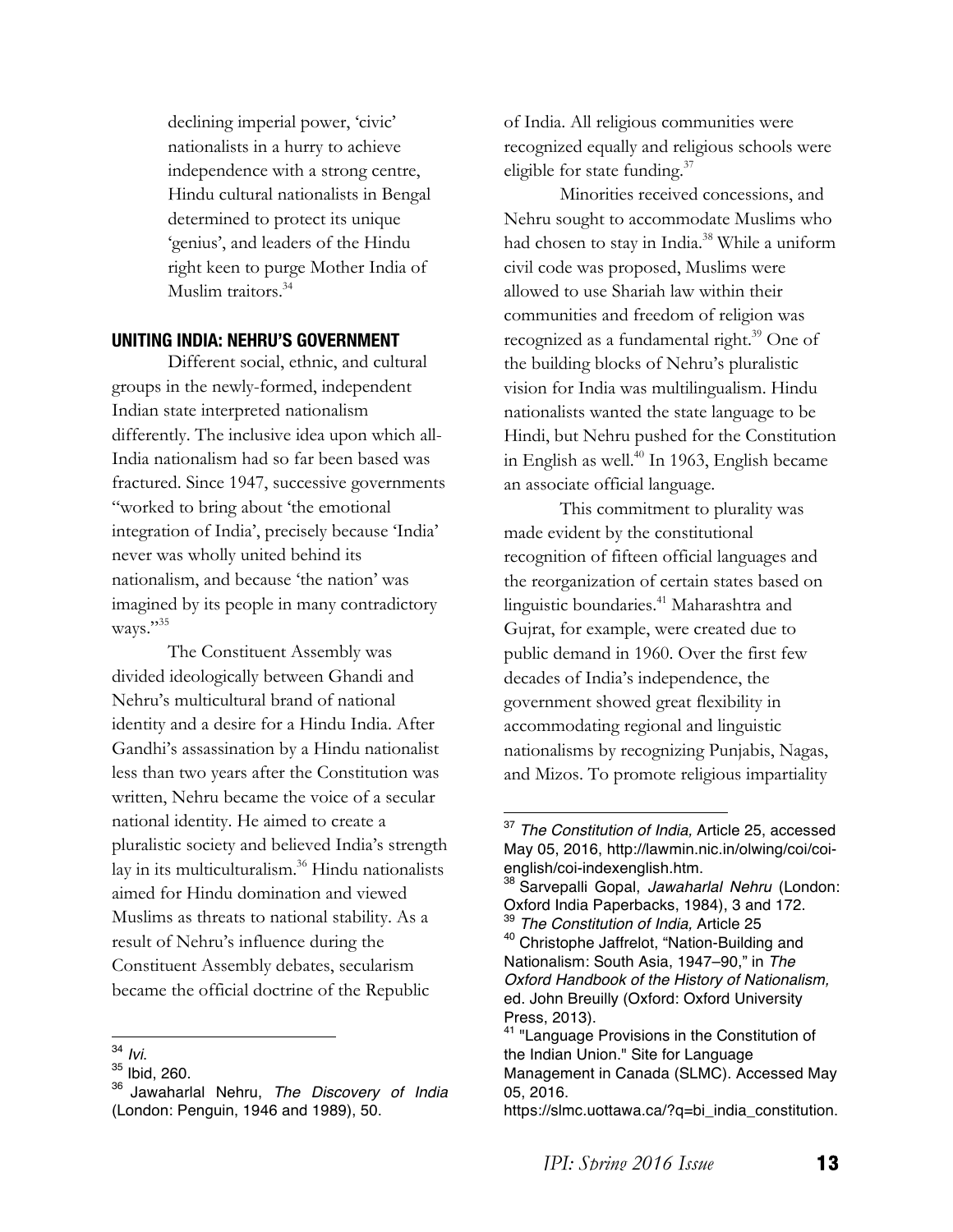and a 'Hindu-only image, "the Indian Republic drew upon Buddhism to adorn itself with symbols that could be both Indian and neutral: the official emblem replicates the lions of Ashoka, the great Buddhist emperor, for instance." <sup>42</sup>

This federal flexibility was a product of Nehru's secular ideology triumphing over that of the Hindu traditionalists, but it did not survive long. Neither his successors, nor the Hindu traditionalist local leaders were willing to follow through with his secularism. Hindi was declared the official language in the province in Uttar Pradesh. Despite the central government's recommendation, there was great opposition to the instruction of Urdu in state schools.<sup>43</sup> Hindi was patronized through promotion of literature, the slaughtering of cows was banned, and violence against Muslims was carried out in Aligarh, Varanasi, etc.

#### **MODERN DAY VOICES IN INDIA**

The secular framework began to come undone in the 1980s during Indira Gandhi's third term in office, after her administration began to exploit communal feelings.<sup>44</sup> After her assassination, Rajiv Gandhi continued this practice and eventually incited Hindu backlash, as an increasing number of Hindus felt treated as second-class citizens. Ever since, Hindu nationalists have played a much more dominant role in national politics. The

 

Rashtriya Swayamsevak Sangh, or National Volunteer Corps, is the modern-day political representation of Hindu nationalism and is one of the largest organizations in India.

The RSS grew increasingly influential over the next 60 years. In 1955, it formed the Bharatiya Mazdoor Sangh, also known as the Indian Workers' Union, to promote Hindu nationalist ideology (and which is now the country's largest trade union).45 The union has helped to develop a school network, a religious framework, and has provided development assistance in impoverished areas. In addition, the RSS created the Family of the Sangh which lead to a weakening of secularism in India and the development of anti-Muslim feelings.46

Though once dominant, the Indian National Congress suffered a historic defeat in 2014 (the country's most recent election). The INC won only 44 out of 543 constituency seats in the lower house of parliament. The Bharatiya Janata Party (BJP), which swept the election with 282 seats as well as complete control of four states, is a right wing party with close ideological and organizational links to the Hindu nationalist, Rashtriya Swayamsevak Sangh. <sup>47</sup> This recent turn of events developed out of a weakening of the Indian economy and the INC's failure to

<sup>&</sup>lt;sup>42</sup> Jaffrelot, "Nation-Building and Nationalism."

<sup>43</sup> Bruce Graham, *Hindu Nationalism and Indian Politics: The Origins and Development of the Bharatiya Jana Sangh* (Cambridge: Cambridge University Press, 1990), 113.

<sup>44</sup> "1980: Gandhi Returned by Landslide Vote," *BBC News*, January 07, 1980, accessed May 06, 2016,

http://news.bbc.co.uk/onthisday/hi/dates/stories/j anuary/7/newsid\_2506000/2506387.stm.

<sup>45 &</sup>quot;Welcome to Bharatiya Mazdoor Sangh," *Bharatiya Mazdoor Sangh*, accessed May 05, 2016,

http://bms.org.in/pages/BMSATGlance.aspx. <sup>46</sup> Christophe Jaffrelot, *The Sangh Parivar: A Reader*, (Oxford: Oxford University Press, 2005).

<sup>&</sup>lt;sup>47</sup> "Election Results 2014: Historic Win for NDA with 336 Seats, 282 for BJP," *Firstpost*, May 17, 2014, accessed May 05, 2016,

http://www.firstpost.com/politics/election-results-2014-historic-win-for-nda-with-336-seats-285 for-bjp-1526377.html.